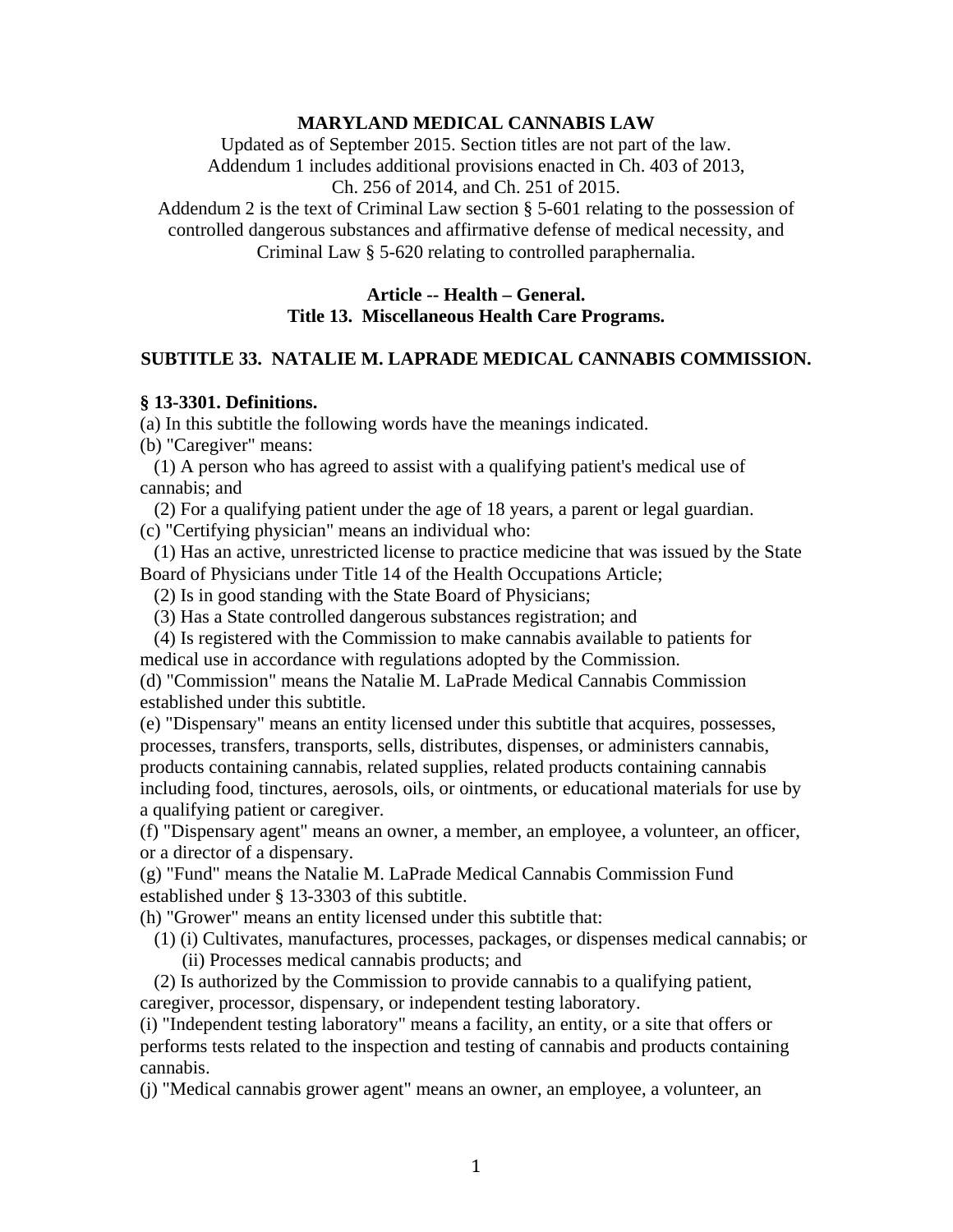officer, or a director of a grower.

(k) "Processor" means an entity that:

(1) Transforms medical cannabis into another product or extract; and

(2) Packages and labels medical cannabis.

(l) "Processor agent" means an owner, a member, an employee, a volunteer, an officer, or a director of a processor.

(m) "Qualifying patient" means an individual who:

 (1) Has been provided with a written certification by a certifying physician in accordance with a bona fide physician-patient relationship; and

(2) If under the age of 18 years, has a caregiver.

(n) "Written certification" means a certification that:

 (1) Is issued by a certifying physician to a qualifying patient with whom the physician has a bona fide physician-patient relationship; and

 (2) Includes a written statement certifying that, in the physician's professional opinion, after having completed an assessment of the patient's medical history and current medical condition, the patient has a condition:

 (i) That meets the inclusion criteria and does not meet the exclusion criteria of the certifying physician's application; and

 (ii) For which the potential benefits of the medical use of cannabis would likely outweigh the health risks for the patient; and

 (3) May include a written statement certifying that, in the physician's professional opinion, a 30-day supply of medical cannabis would be inadequate to meet the medical needs of the qualifying patient.

**HISTORY:** 2013, ch. 43, § 5; ch. 403; 2014, chs. 44, 240, 256; 2015, ch. 251.

#### **§ 13-3302. Commission established; purpose and duties, identification cards, Web site.**

(a) There is a Natalie M. LaPrade Medical Cannabis Commission.

(b) The Commission is an independent commission that functions within the Department.

(c) The purpose of the Commission is to develop policies, procedures, guidelines, and regulations to implement programs to make medical cannabis available to qualifying patients in a safe and effective manner.

(d) (1) The Commission shall develop identification cards for qualifying patients and caregivers.

 (2) (i) The Department shall adopt regulations that establish the requirements for identification cards provided by the Commission.

(ii) The regulations adopted under subparagraph (i) of this paragraph shall include:

1. The information to be included on an identification card;

 2. The method through which the Commission will distribute identification cards; and

3. The method through which the Commission will track identification cards.

(e) The Commission shall develop and maintain a Web site that:

 (1) Provides information on how an individual can obtain medical cannabis in the State; and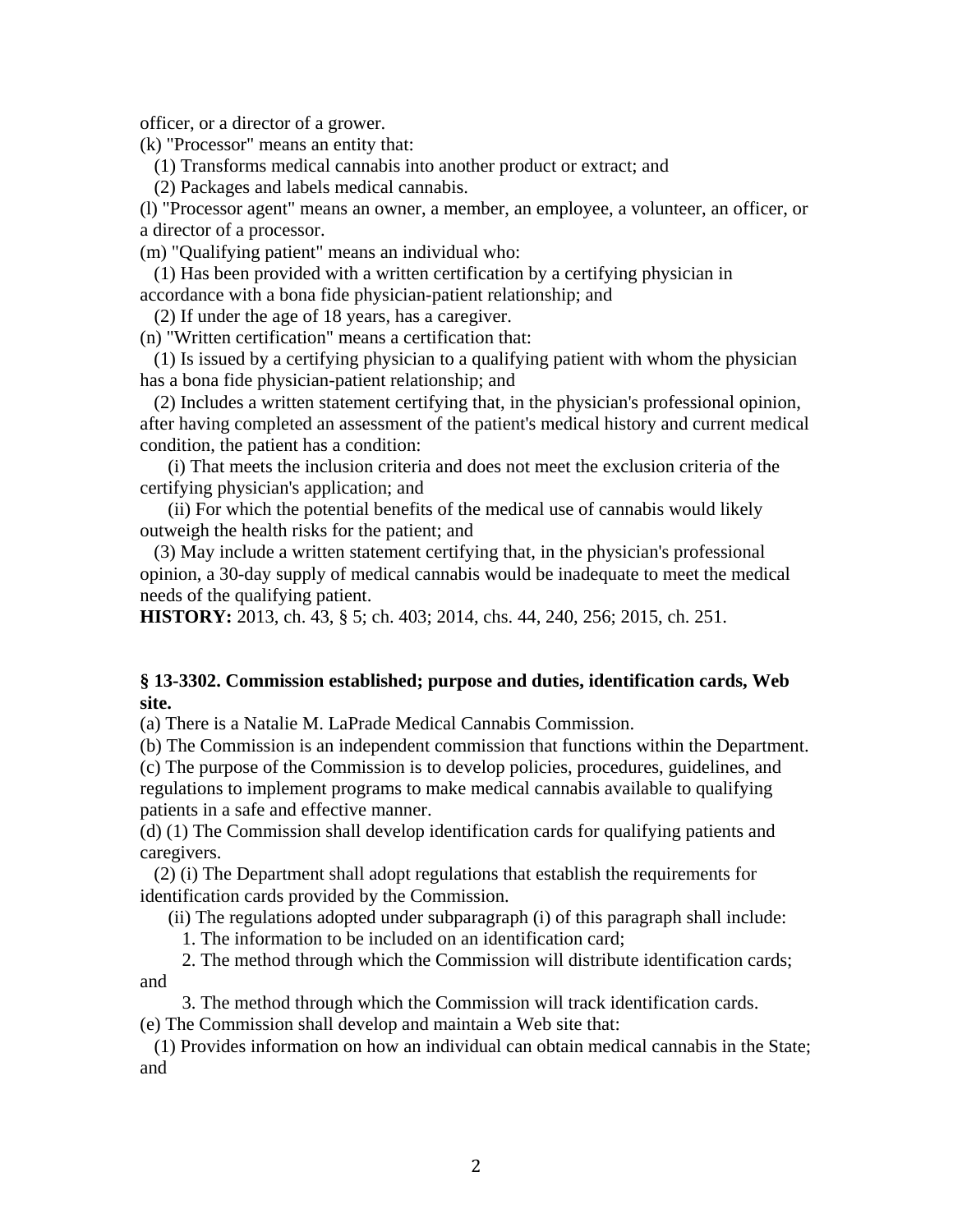(2) Provides contact information for licensed dispensaries. **HISTORY:** 2013, ch. 403; 2014, chs. 240, 256; 2015, ch. 251.

#### **§ 13-3303. Commission membership, staff, fees, fund.**

(a) The Commission consists of the following 16 members:

(1) The Secretary of Health and Mental Hygiene, or the Secretary's designee; and

(2) The following 15 members, appointed by the Governor:

 (i) Two members of the public who support the use of cannabis for medical purposes and who are or were patients who found relief from the use of medical cannabis;

 (ii) One member of the public designated by the Maryland Chapter of the National Council on Alcoholism and Drug Dependence;

(iii) Three physicians licensed in the State;

 (iv) One nurse licensed in the State who has experience in hospice care, nominated by a State research institution or trade association;

 (v) One pharmacist licensed in the State, nominated by a State research institution or trade association;

 (vi) One scientist who has experience in the science of cannabis, nominated by a State research institution;

(vii) One representative of the Maryland State's Attorneys' Association;

(viii) One representative of law enforcement;

 (ix) An attorney who is knowledgeable about medical cannabis laws in the United States;

 (x) An individual with experience in horticulture, recommended by the Department of Agriculture;

(xi) One representative of the University of Maryland Extension; and

(xii) One representative of the Office of the Comptroller.

(b)(1) The term of a member is 4 years.

 (2) The terms of the members are staggered as required by the terms provided for members on October 1, 2013.

 (3) At the end of a term, a member continues to serve until a successor is appointed and qualifies.

(4) A member may not serve more than three consecutive full terms.

 (5) A member who is appointed after a term has begun serves only for the rest of the term and until a successor is appointed and qualifies.

(c) The Governor shall designate the chair from among the members of the Commission.

(d) A majority of the full authorized membership of the Commission is a quorum.

(e) A member of the Commission:

(1) May not receive compensation as a member of the Commission; but

 (2) Is entitled to reimbursement for expenses under the Standard State Travel Regulations, as provided in the State budget.

(f) The Commission may employ a staff, including contractual staff, in accordance with the State budget.

(g) The Commission may set reasonable fees to cover the costs of operating the Commission.

(h) (1) There is a Natalie M. LaPrade Medical Cannabis Commission Fund.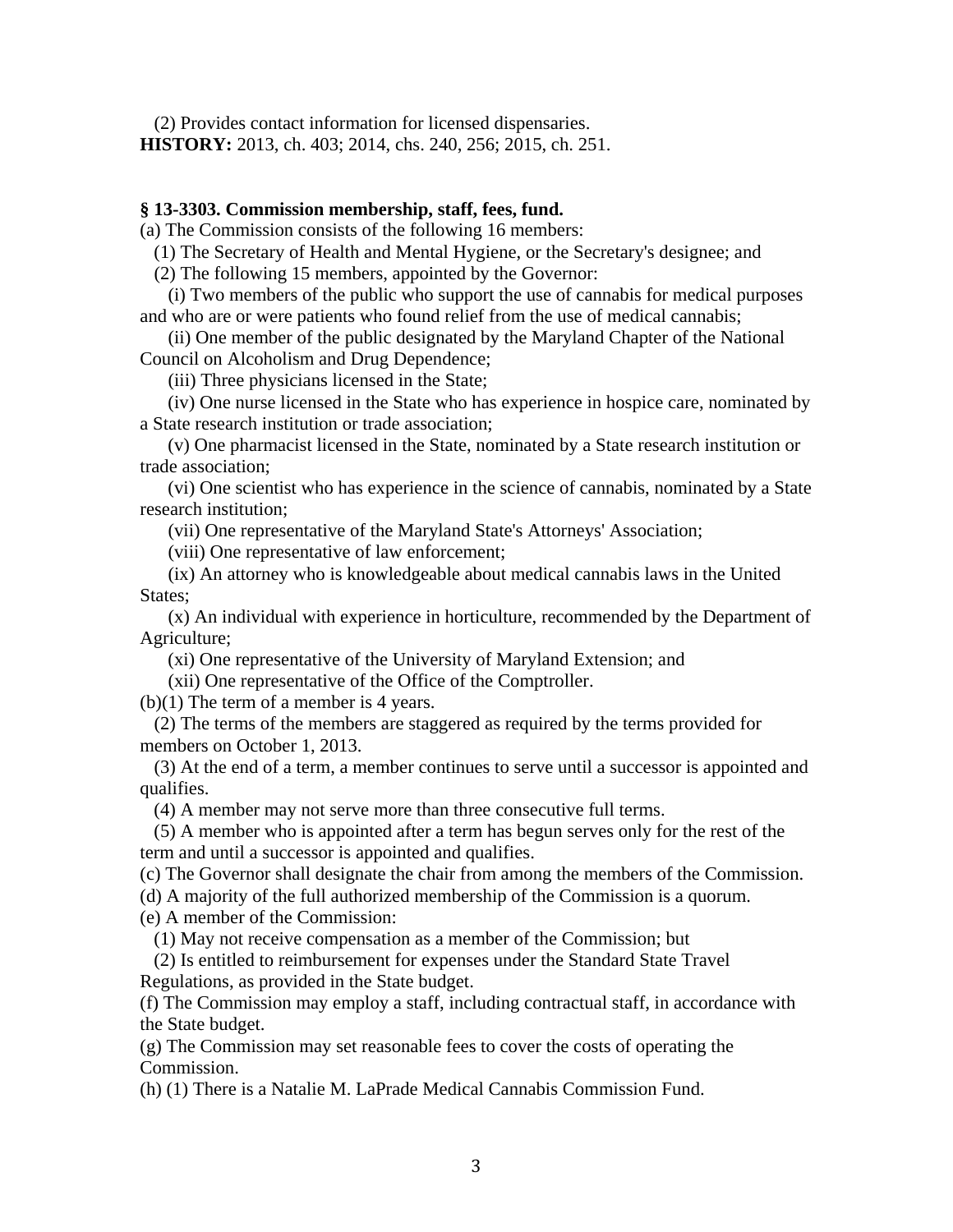(2) The Commission shall administer the Fund.

 (3) The Fund is a special continuing, nonlapsing fund that is not subject to § 7-302 of the State Finance and Procurement Article.

 (4) The State Treasurer shall hold the Fund separately, and the Comptroller shall account for the Fund.

 (5) The Fund shall be invested and reinvested in the same manner as other State funds, and any investment earnings shall be retained to the credit of the Fund.

 (6) The Fund shall be subject to an audit by the Office of Legislative Audits as provided for in § 2-1220 of the State Government Article.

 (7) The Comptroller shall pay out money from the Fund as directed by the Commission.

(8) The Fund consists of:

(i) Any money appropriated in the State budget to the Fund;

 (ii) Any other money from any other source accepted for the benefit of the Fund, in accordance with any conditions adopted by the Commission for the acceptance of donations or gifts to the Fund; and

(iii) Any fees collected by the Commission under this subtitle.

(9) No part of the Fund may revert or be credited to:

(i) The General Fund of the State; or

(ii) Any other special fund of the State.

 (10) Expenditures from the Fund may be made only in accordance with the State budget.

**HISTORY:** 2013, ch. 403; 2014, chs. 240, 256; 2015, ch. 251.

### **§ 13-3304. Certifying physician registration, registration requirements, medical conditions, physician compensation, procedures.**

(a) The Commission shall register as a certifying physician an individual who:

(1) Meets the requirements of this subtitle; and

(2) Submits application materials that meet the requirements of this subtitle.

(b) To be registered as a certifying physician, a physician shall submit a proposal to the Commission that includes:

 (1) The reasons for including a patient under the care of the physician for the purposes of this subtitle, including the patient's qualifying medical conditions;

 (2) An attestation that a standard patient evaluation will be completed, including a history, a physical examination, a review of symptoms, and other pertinent medical information; and

 (3) The physician's plan for the ongoing assessment and follow-up care of a patient and for collecting and analyzing data.

(c) The Commission may not require an individual to meet requirements in addition to the requirements listed in subsections (a) and (b) of this section to be registered as a certifying physician.

(d) (1) The Commission is encouraged to approve physician applications for the following medical conditions:

 (i) A chronic or debilitating disease or medical condition that results in a patient being admitted into hospice or receiving palliative care; or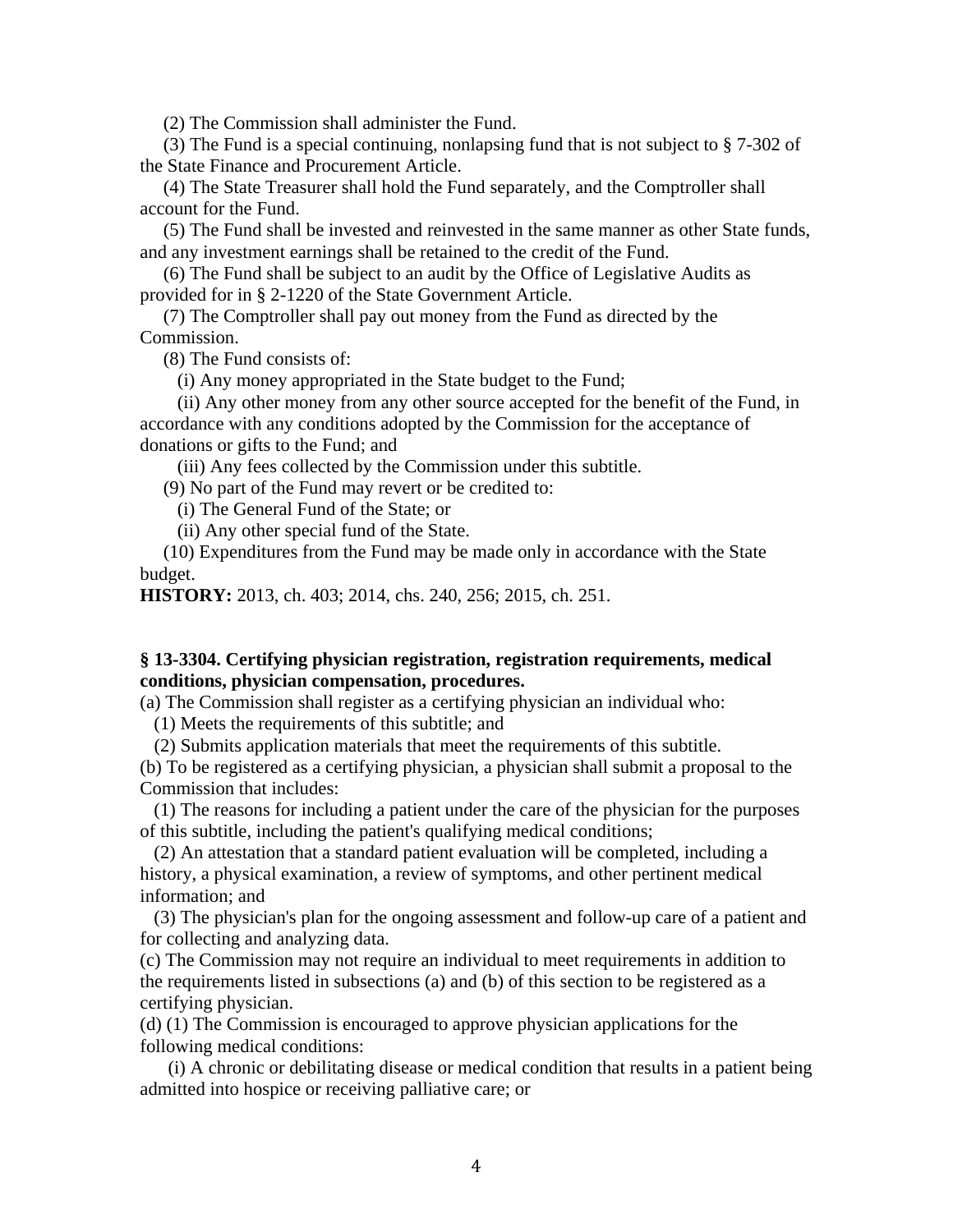(ii) A chronic or debilitating disease or medical condition or the treatment of a chronic or debilitating disease or medical condition that produces:

1. Cachexia, anorexia, or wasting syndrome;

2. Severe or chronic pain;

3. Severe nausea;

4. Seizures; or

5. Severe or persistent muscle spasms.

 (2) The Commission may not limit treatment of a particular medical condition to one class of physicians.

(e) The Commission may approve applications that include any other condition that is severe and for which other medical treatments have been ineffective if the symptoms reasonably can be expected to be relieved by the medical use of cannabis.

(f) (1) A certifying physician or the spouse of a certifying physician may not receive any gifts from or have an ownership interest in a medical cannabis grower, a processor, or a dispensary.

 (2) A certifying physician may receive compensation from a medical cannabis grower, a processor, or dispensary if the certifying physician:

(i) Obtains the approval of the Commission before receiving the compensation; and

 (ii) Discloses the amount of compensation received from the medical cannabis grower, processor, or dispensary to the Commission.

(g) (1) A qualifying patient may be a patient of the certifying physician or may be referred to the certifying physician.

(2) A certifying physician shall provide each written certification to the Commission.

 (3) On receipt of a written certification provided under paragraph (2) of this subsection, the Commission shall issue an identification card to each qualifying patient or caregiver named in the written certification.

(4) A certifying physician may discuss medical cannabis with a patient.

 (5) (i) Except as provided in subparagraph (ii) of this paragraph, a qualifying patient or caregiver may obtain medical cannabis only from a medical cannabis grower licensed by the Commission or a dispensary licensed by the Commission.

 (ii) A qualifying patient under the age of 18 years may obtain medical cannabis only through the qualifying patient's caregiver.

(6) (i) A caregiver may serve no more than five qualifying patients at any time.

(ii) A qualifying patient may have no more than two caregivers.

(h) (1) A certifying physician may register biennially.

 (2) The Commission shall grant or deny a renewal of a registration for approval based on the physician's performance in complying with regulations adopted by the Commission.

**HISTORY:** 2014, chs. 240, 256; 2015, chs. 22, 251.

#### **§ 13-3305. Annual report on physicians by Commission.**

 On or before January 1 each year, the Commission shall report to the Governor and, in accordance with § 2-1246 of the State Government Article, the General Assembly on physicians certified under this subtitle.

**HISTORY:** 2013, ch. 403; 2014, chs. 240, 256; 2015, ch. 251.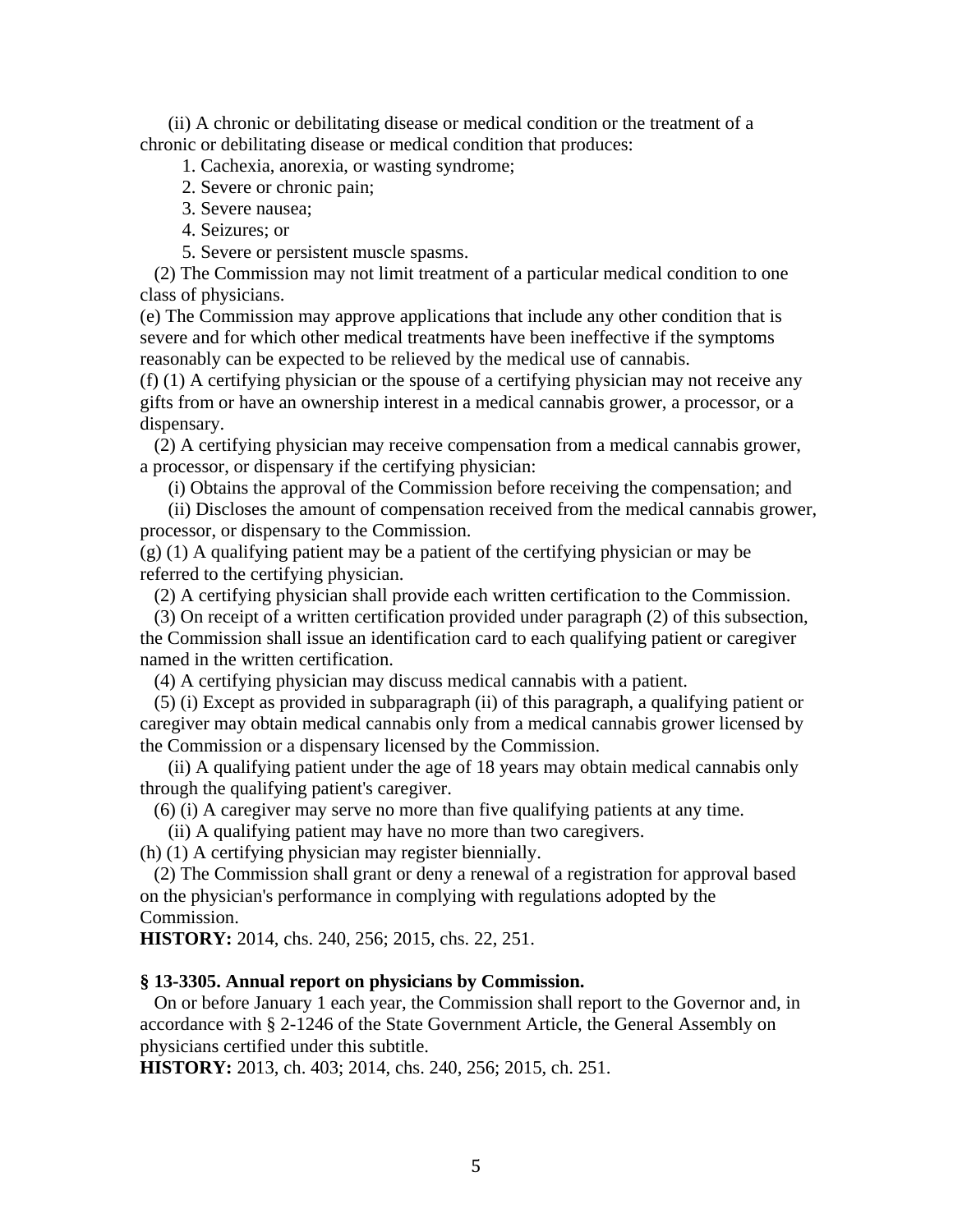### **§ 13-3306. Licensing medical cannabis growers, limitations on distribution, requirements, inspection, penalties.**

(a)(1) The Commission shall license medical cannabis growers that meet all requirements established by the Commission to operate in the State to provide cannabis to:

(i) Processors licensed by the Commission under this subtitle;

(ii) Dispensaries licensed by the Commission under this subtitle;

(iii) Qualifying patients and caregivers; and

 (iv) Independent testing laboratories registered with the Commission under this subtitle.

 (2) (i) Except as provided in subparagraph (ii) of this paragraph, the Commission may license no more than 15 medical cannabis growers.

 (ii) Beginning June 1, 2018, the Commission may issue the number of licenses necessary to meet the demand for medical cannabis by qualifying patients and caregivers issued identification cards under this subtitle in an affordable, accessible, secure, and efficient manner.

 (iii) The Commission shall establish an application review process for granting medical cannabis grower licenses in which applications are reviewed, evaluated, and ranked based on criteria established by the Commission.

 (iv) The Commission may not issue more than one medical cannabis grower license to each applicant.

 (v) A grower shall pay an application fee in an amount to be determined by the Commission consistent with this subtitle.

 (3) The Commission shall set standards for licensure as a medical cannabis grower to ensure public safety and safe access to medical cannabis, which may include a requirement for the posting of security.

(4) Each medical cannabis grower agent shall:

 (i) Be registered with the Commission before the agent may volunteer or work for a licensed grower; and

 (ii) Obtain a State and national criminal history records check in accordance with § 13-3312 of this subtitle.

 (5) (i) A licensed grower shall apply to the Commission for a registration card for each grower agent by submitting the name, address, and date of birth of the agent.

 (ii) 1. Within 1 business day after a grower agent ceases to be associated with a grower, the grower shall:

A. Notify the Commission; and

B. Return the grower agent's registration card to the Commission.

 2. On receipt of a notice described in subsubparagraph 1A of this subparagraph, the Commission shall:

A. Immediately revoke the registration card of the grower agent; and

 B. If the registration card was not returned to the Commission, notify the Department of State Police.

 (iii) The Commission may not register a person who has been convicted of a felony drug offense as a grower agent.

(6) (i) A medical cannabis grower license is valid for 4 years on initial licensure.

(ii) A medical cannabis grower license is valid for 2 years on renewal.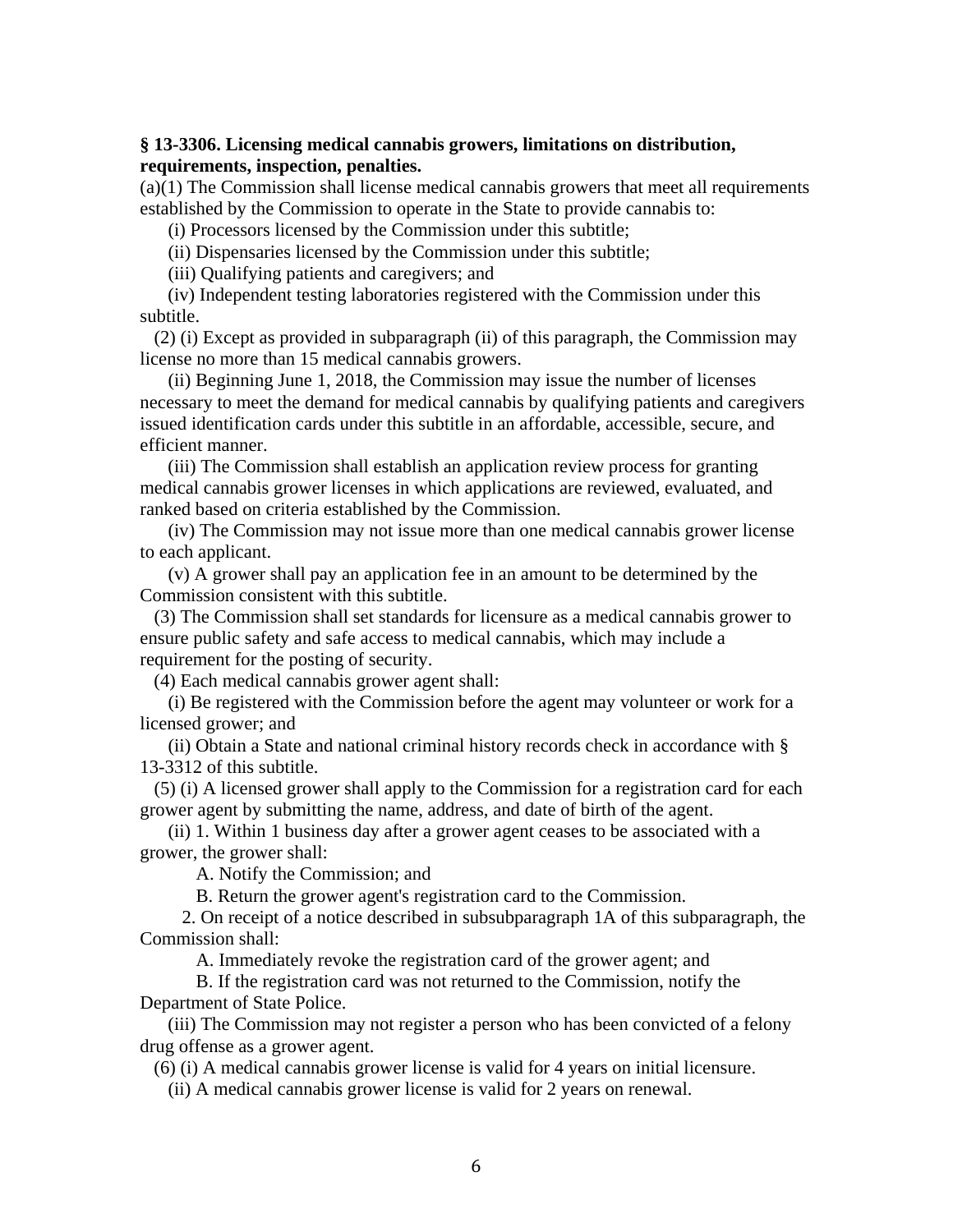(7) An application to operate as a medical cannabis grower may be submitted in paper or electronic form.

 (8) (i) The Commission shall encourage licensing medical cannabis growers that grow strains of cannabis, including strains with high cannabidiol content, with demonstrated success in alleviating symptoms of specific diseases or conditions.

 (ii) The Commission shall encourage licensing medical cannabis growers that prepare medical cannabis in a range of routes of administration.

(9) (i) The Commission shall:

 1. Actively seek to achieve racial, ethnic, and geographic diversity when licensing medical cannabis growers; and

 2. Encourage applicants who qualify as a minority business enterprise, as defined in § 14-301 of the State Finance and Procurement Article.

 (ii) Beginning June 1, 2016, a grower licensed under this subtitle to operate as a medical cannabis grower shall report annually to the Commission on the minority owners and employees of the grower.

 (10) An entity seeking licensure as a medical cannabis grower shall meet local zoning and planning requirements.

(b) An entity licensed to grow medical cannabis under this section may provide cannabis only to:

(1) Processors licensed by the Commission under this subtitle;

(2) Dispensaries licensed by the Commission under this subtitle;

(3) Qualified patients;

(4) Caregivers; and

 (5) Independent testing laboratories registered with the Commission under this subtitle. (c)(1) An entity licensed to grow cannabis under this section may dispense cannabis from a facility of a grower licensed as a dispensary.

 (2) A qualifying patient or caregiver may obtain medical cannabis from a facility of a grower licensed as a dispensary.

 (3) An entity licensed to grow medical cannabis under this section may grow and process medical cannabis on the same premises.

(d) An entity licensed to grow medical cannabis under this section shall ensure that safety precautions established by the Commission are followed by any facility operated by the grower.

(e) The Commission shall establish requirements for security and the manufacturing process that a grower must meet to obtain a license under this section, including a requirement for a product-tracking system.

(f) The Commission may inspect a grower licensed under this section to ensure compliance with this subtitle.

(g) The Commission may impose penalties or rescind the license of a grower that does not meet the standards for licensure set by the Commission.

**HISTORY:** 2013, ch. 403; 2014, chs. 240, 256; 2015, ch. 251.

# **§ 13-3307. Licensing medical cannabis dispensaries, application and review, requirements, reports, inspection, penalties, quarterly reporting to Commission.**

(a) A dispensary shall be licensed by the Commission.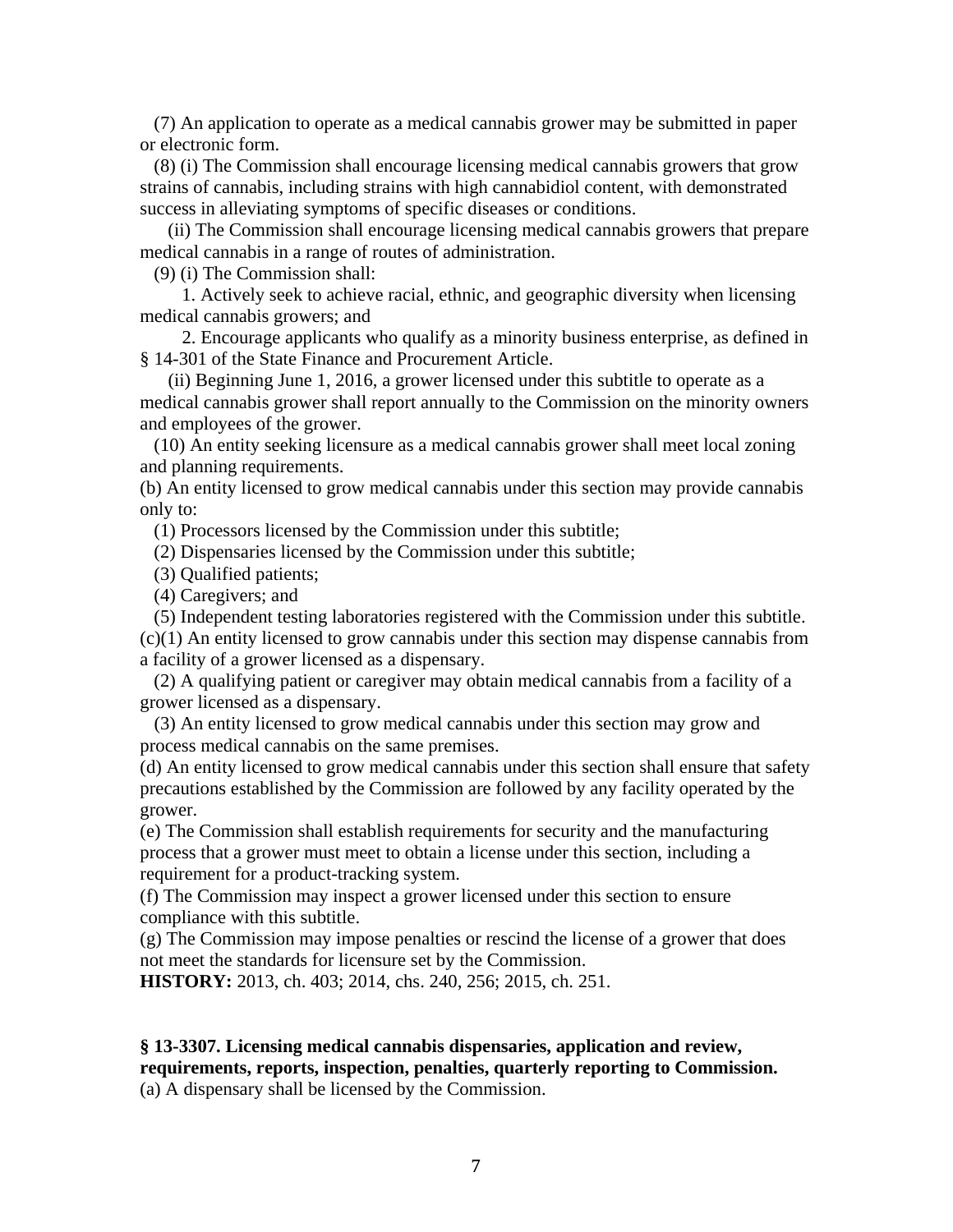(b) To be licensed as a dispensary, an applicant shall submit to the Commission:

 (1) An application fee in an amount to be determined by the Commission consistent with this subtitle; and

(2) An application that includes:

(i) The legal name and physical address of the proposed dispensary;

 (ii) The name, address, and date of birth of each principal officer and each director, none of whom may have served as a principal officer or director for a dispensary that has had its license revoked; and

 (iii) Operating procedures that the dispensary will use, consistent with Commission regulations for oversight, including storage of cannabis and products containing cannabis only in enclosed and locked facilities.

(c) The Commission shall:

 (1) Establish an application review process for granting dispensary licenses in which applications are reviewed, evaluated, and ranked based on criteria established by the Commission; and

 (2) Actively seek to achieve racial, ethnic, and geographic diversity when licensing dispensaries.

(d) (1) A dispensary license is valid for 4 years on initial licensure.

(2) A dispensary license is valid for 2 years on renewal.

(e) A dispensary licensed under this section or a dispensary agent registered under § 13- 3308 of this subtitle may not be penalized or arrested under State law for acquiring, possessing, processing, transferring, transporting, selling, distributing, or dispensing cannabis, products containing cannabis, related supplies, or educational materials for use by a qualifying patient or a caregiver.

(f) The Commission shall establish requirements for security and product handling procedures that a dispensary must meet to obtain a license under this section, including a requirement for a product-tracking system.

(g) The Commission may inspect a dispensary licensed under this section to ensure compliance with this subtitle.

(h) The Commission may impose penalties or rescind the license of a dispensary that does not meet the standards for licensure set by the Commission.

(i)(1) Each dispensary licensed under this section shall submit to the Commission a quarterly report.

(2) The quarterly report shall include:

(i) The number of patients served;

(ii) The county of residence of each patient served;

(iii) The medical condition for which medical cannabis was recommended;

(iv) The type and amount of medical cannabis dispensed; and

 (v) If available, a summary of clinical outcomes, including adverse events and any cases of suspected diversion.

 (3) The quarterly report may not include any personal information that identifies a patient.

**HISTORY:** 2014, chs. 240, 256; 2015, ch. 251.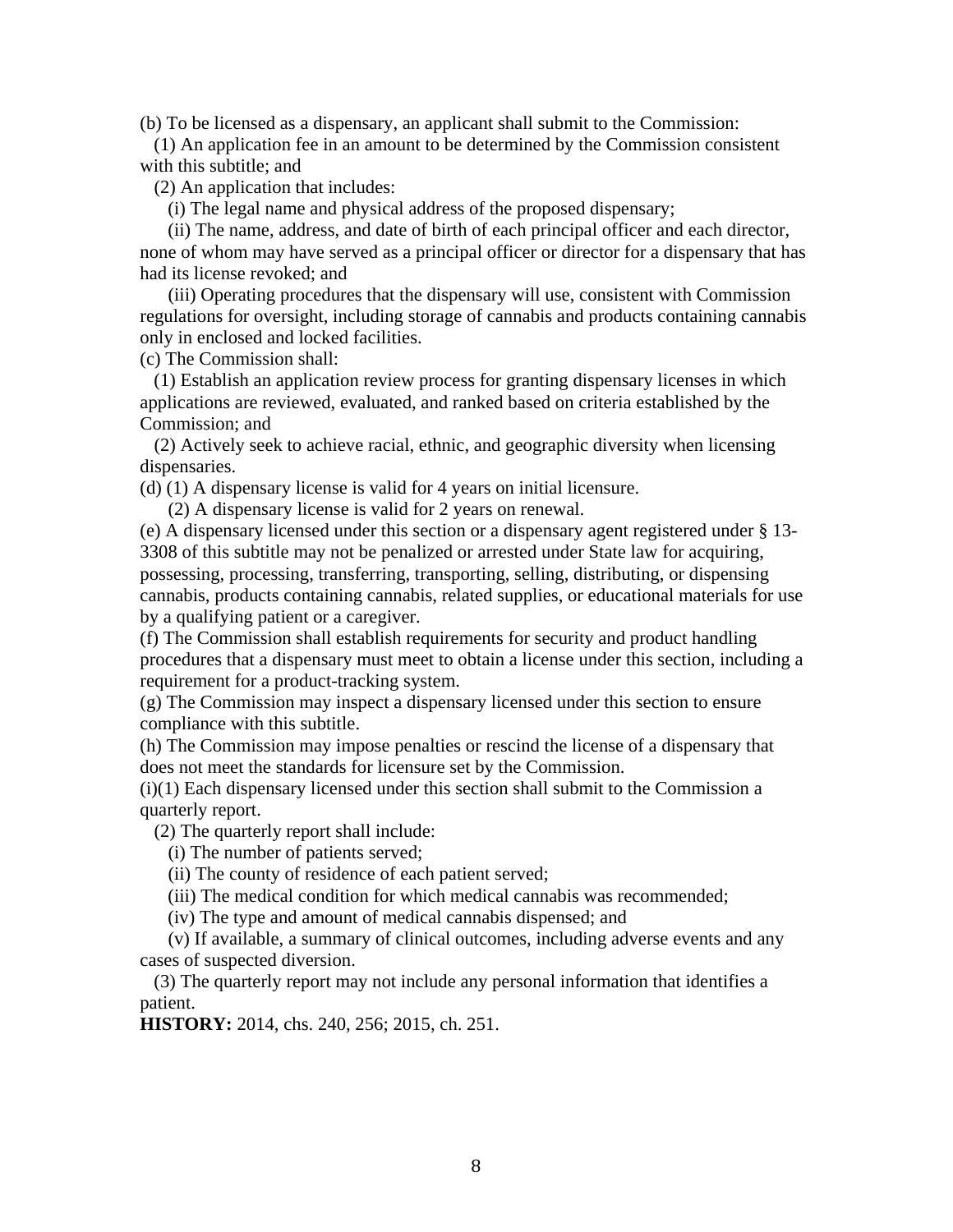### **§ 13-3308. Dispensary agent registration, registration card, termination, surrender of card and notice to State Police, disqualification if a felony drug conviction.**

(a) A dispensary agent shall:

(1) Be at least 21 years old;

 (2) Be registered with the Commission before the agent may volunteer or work for a dispensary; and

 (3) Obtain a State and national criminal history records check in accordance with § 13- 3312 of this subtitle.

(b) A dispensary shall apply to the Commission for a registration card for each dispensary agent by submitting the name, address, and date of birth of the agent.

(c)(1) Within 1 business day after a dispensary agent ceases to be associated with a dispensary, the dispensary shall:

(i) Notify the Commission; and

(ii) Return the dispensary agent's registration card to the Commission.

 (2) On receipt of a notice described in paragraph (1) of this subsection, the Commission shall:

(i) Immediately revoke the registration card of the dispensary agent; and

 (ii) If the registration card was not returned to the Commission, notify the Department of State Police.

(d) The Commission may not register an individual who has been convicted of a felony drug offense as a dispensary agent.

**HISTORY:** 2014, chs. 240, 256; 2015, ch. 251.

#### **§ 13-3309. Licensing Medical Cannabis Processors, requirements, inspection, penalties.**

(a) A processor shall be licensed by the Commission.

(b) To be licensed as a processor, an applicant shall submit to the Commission:

 (1) An application fee in an amount to be determined by the Commission in accordance with this subtitle; and

(2) An application that includes:

(i) The legal name and physical address of the proposed processor;

 (ii) The name, address, and date of birth of each principal officer and director, none of whom may have served as a principal officer or director for a licensee under this subtitle that has had its license revoked; and

 (iii) Operating procedures that the processor will use, consistent with Commission regulations for oversight, including storage of cannabis, extracts, and products containing cannabis only in enclosed and locked facilities.

(c) The Commission shall establish an application review process for granting processor licenses in which applications are reviewed, evaluated, and ranked based on criteria established by the Commission.

 $(d)(1)$  A processor license is valid for 4 years on initial licensure.

(2) A processor license is valid for 2 years on renewal.

(e) A processor licensed under this section or a processor agent registered under § 13-

3310 of this subtitle may not be penalized or arrested under State law for acquiring,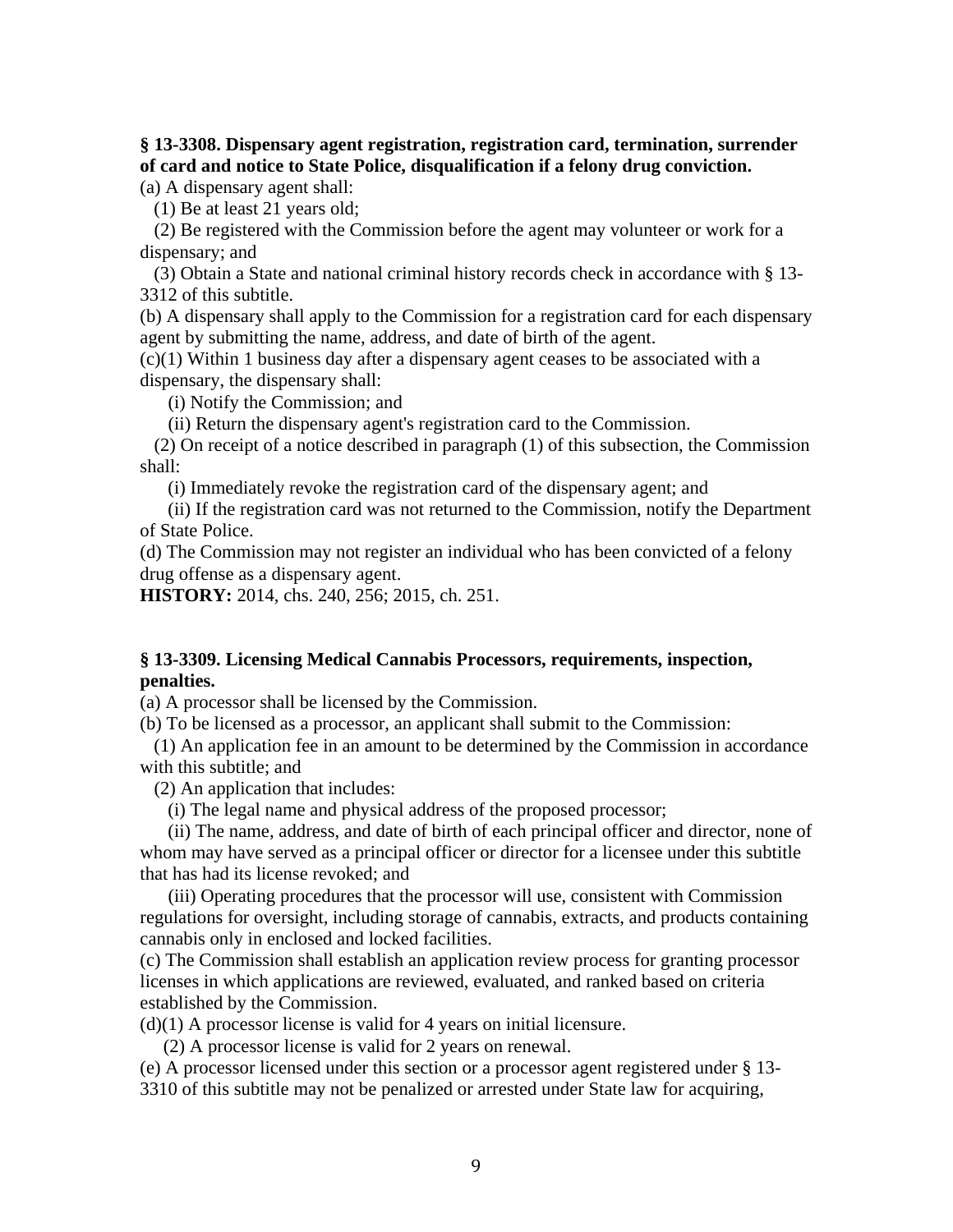possessing, processing, transferring, transporting, selling, distributing, or dispensing cannabis, products containing cannabis, related supplies, or educational materials for use by a licensee under this subtitle or a qualifying patient or a caregiver.

(f) The Commission shall establish requirements for security and product handling procedures that a processor must meet to obtain a license under this section, including a requirement for a product-tracking system.

(g) The Commission may inspect a processor licensed under this section to ensure compliance with this subtitle.

(h) The Commission may impose penalties or rescind the license of a processor that does not meet the standards for licensure set by the Commission.

**HISTORY:** 2015, ch. 251.

### **§ 13-3310. Processor agent registration, registration card, termination, surrender of card and notice to State Police, disqualification if a felony drug conviction.**

(a) A processor agent shall:

(1) Be at least 21 years old;

 (2) Be registered with the Commission before the agent may volunteer or work for a processor; and

 (3) Obtain a State and national criminal history records check in accordance with § 13- 3312 of this subtitle.

(b) A processor shall apply to the Commission for a registration card for each processor agent by submitting the name, address, and date of birth of the agent.

(c)(1) Within 1 business day after a processor agent ceases to be associated with a processor, the processor shall:

(i) Notify the Commission; and

(ii) Return the processor agent's registration card to the Commission.

 (2) On receipt of a notice described in paragraph (1) of this subsection, the Commission shall:

(i) Immediately revoke the registration card of the processor agent; and

 (ii) If the registration card was not returned to the Commission, notify the Department of State Police.

(d) The Commission may not register an individual who has been convicted of a felony drug offense as a processor agent.

**HISTORY:** 2015, ch. 251.

### **§ 13-3311. Independent testing laboratory, registration, regulation, inspection.**

(a) The Commission shall register at least one private independent testing laboratory to test cannabis and products containing cannabis that are to be sold in the State.

(b) To be registered as an independent testing laboratory, a laboratory shall:

(1) Meet the application requirements established by the Commission;

(2) Pay any applicable fee required by the Commission; and

 (3) Meet the standards and requirements for accreditation, inspection, and testing established by the Commission.

(c) The Commission shall adopt regulations that establish:

 (1) The standards and requirements to be met by an independent laboratory to obtain a registration;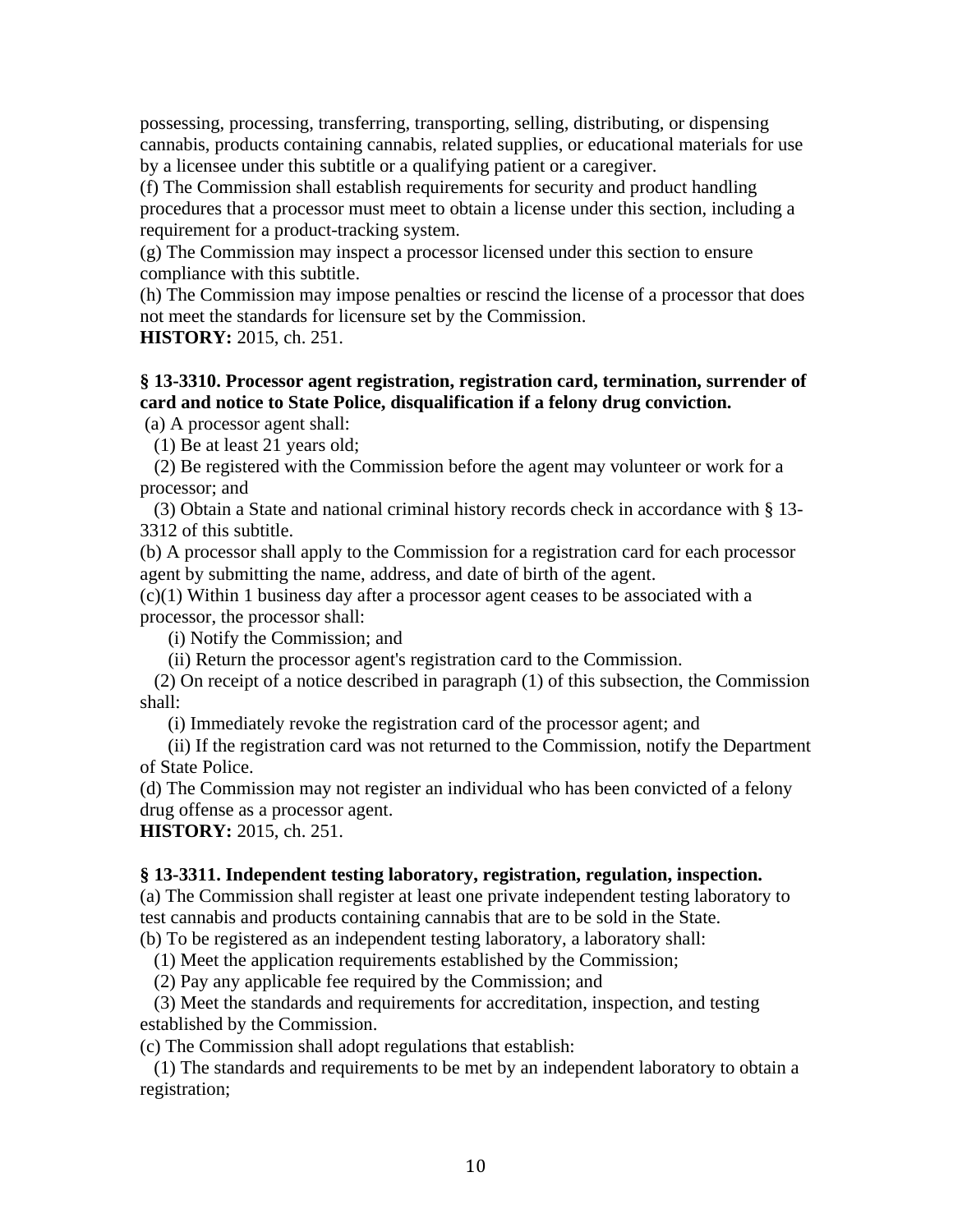(2) The standards of care to be followed by an independent testing laboratory;

 (3) The initial and renewal terms for an independent laboratory registration and the renewal procedure; and

 (4) The bases and processes for denial, revocation, and suspension of a registration of an independent testing laboratory.

(d) The Commission may inspect an independent testing laboratory registered under this section to ensure compliance with this subtitle.

**HISTORY:** 2015, ch. 251.

#### **§ 13-3312. Criminal history check of applicants.**

(a) In this section, "Central Repository" means the Criminal Justice Information System Central Repository of the Department of Public Safety and Correctional Services. (b) As part of an application to the Central Repository for a State and national criminal history records check, an applicant shall submit to the Central Repository:

 (1) Two complete sets of legible fingerprints taken on forms approved by the Director of the Central Repository and the Director of the Federal Bureau of Investigation;

 (2) The fee authorized under § 10-221(b)(7) of the Criminal Procedure Article for access to State criminal history records; and

 (3) The processing fee required by the Federal Bureau of Investigation for a national criminal history records check.

(c) In accordance with §§ 10-201 through 10-228 of the Criminal Procedure Article, the Central Repository shall forward to the Commission and to the applicant the criminal history record information of the applicant.

(d) If an applicant has made two or more unsuccessful attempts at securing legible fingerprints, the Commission may accept an alternate method of a criminal history records check as permitted by the Director of the Central Repository and the Director of the Federal Bureau of Investigation.

(e) Information obtained from the Central Repository under this section shall be:

(1) Confidential and may not be redisseminated; and

(2) Used only for the registration purpose authorized by this subtitle.

(f) The subject of a criminal history records check under this section may contest the contents of the printed statement issued by the Central Repository, as provided in § 10- 223 of the Criminal Procedure Article.

**HISTORY:** 2014, chs. 240, 256; 2015, ch. 251.

#### **§ 13-3313. Exemption from arrest, prosecution, or penalty; penalty for distributing, possessing, manufacturing, or using diverted cannabis.**

(a) Any of the following persons acting in accordance with the provisions of this subtitle may not be subject to arrest, prosecution, or any civil or administrative penalty, including a civil penalty or disciplinary action by a professional licensing board, or be denied any right or privilege, for the medical use of cannabis:

(1) A qualifying patient:

 (i) In possession of an amount of medical cannabis determined by the Commission to constitute a 30-day supply; or

(ii) In possession of an amount of medical cannabis that is greater than a 30-day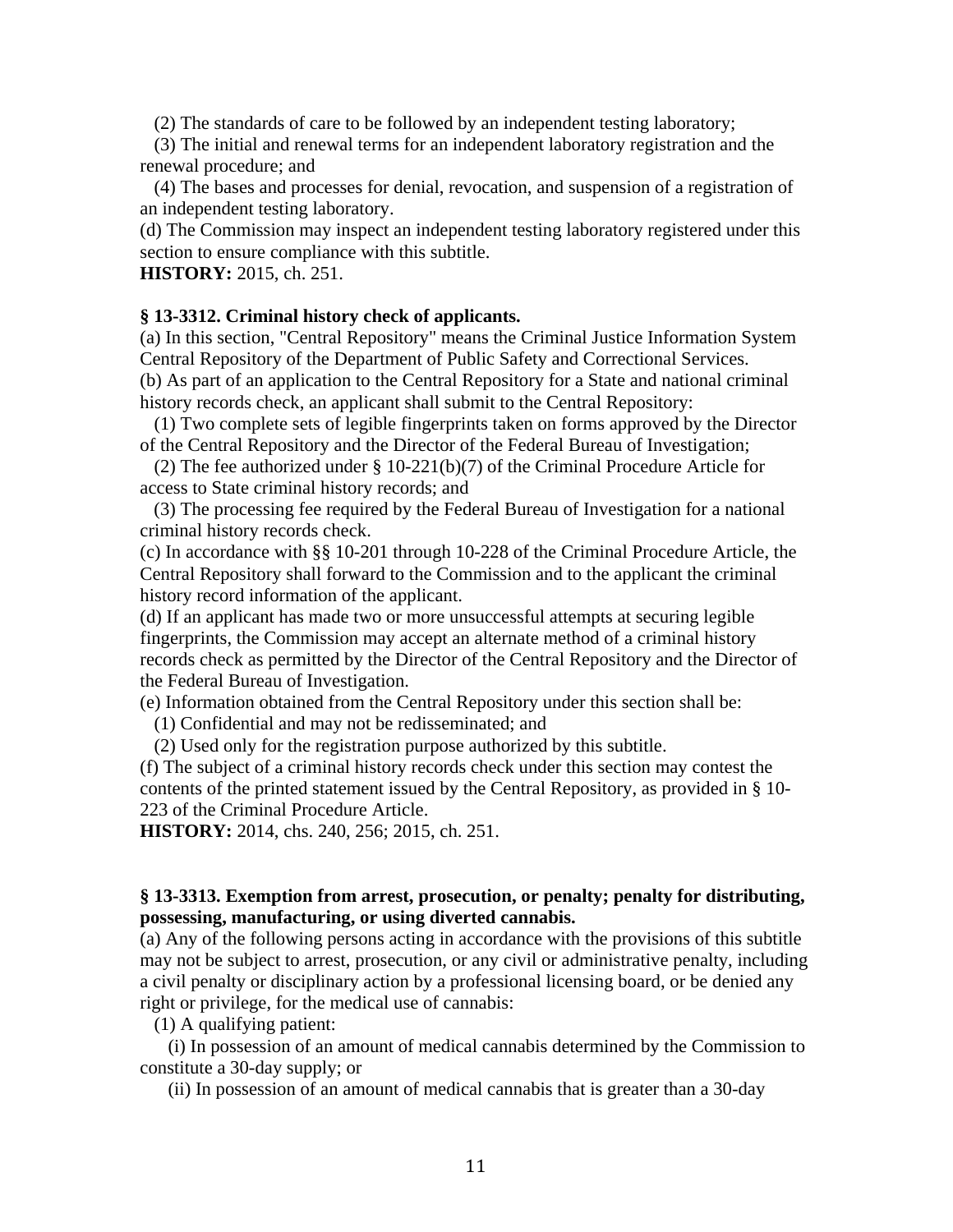supply if the qualifying patient's certifying physician stated in the written certification that a 30-day supply would be inadequate to meet the medical needs of the qualifying patient;

 (2) A grower licensed under § 13-3306 of this subtitle or a grower agent registered under § 13-3306 of this subtitle;

(3) A certifying physician;

(4) A caregiver;

 (5) A dispensary licensed under § 13-3307 of this subtitle or a dispensary agent registered under § 13-3308 of this subtitle;

 (6) A processor licensed under § 13-3309 of this subtitle or a processor agent registered under § 13-3310 of this subtitle; or

 (7) A hospital, medical facility, or hospice program where a qualifying patient is receiving treatment.

(b) (1) A person may not distribute, possess, manufacture, or use cannabis that has been diverted from a qualifying patient, a caregiver, a licensed grower, or a licensed dispensary.

 (2) A person who violates this subsection is guilty of a felony and on conviction is subject to imprisonment not exceeding 5 years or a fine not exceeding \$10,000 or both.

 (3) The penalty under this subsection is in addition to any penalties that a person may be subject to for manufacture, possession, or distribution of marijuana under the Criminal Law Article.

**HISTORY:** 2013, ch. 43, § 5; ch. 403; 2014, chs. 240, 256; 2015, ch. 251.

### **§ 13-3314. Exclusions from protection of subtitle, vaporizing, discipline reporting not required, multiple licenses.**

(a) This subtitle may not be construed to authorize any individual to engage in, and does not prevent the imposition of any civil, criminal, or other penalties for, the following:

 (1) Undertaking any task under the influence of marijuana or cannabis, when doing so would constitute negligence or professional malpractice;

 (2) Operating, navigating, or being in actual physical control of any motor vehicle, aircraft, or boat while under the influence of marijuana or cannabis;

(3) Smoking marijuana or cannabis in any public place;

(4) Smoking marijuana or cannabis in a motor vehicle; or

 (5) Except as provided in subsection (b) of this section, smoking marijuana or cannabis on a private property that:

(i) 1. Is rented from a landlord; and

 2. Is subject to a policy that prohibits the smoking of marijuana or cannabis on the property; or

 (ii) Is subject to a policy that prohibits the smoking of marijuana or cannabis on the property of an attached dwelling adopted by one of the following entities:

 1. The board of directors of the council of unit owners of a condominium regime; or

2. The governing body of a homeowners association.

(b) The provisions of subsection (a)(5) of this section do not apply to vaporizing cannabis. (c) This subtitle may not be construed to provide immunity to a person who violates the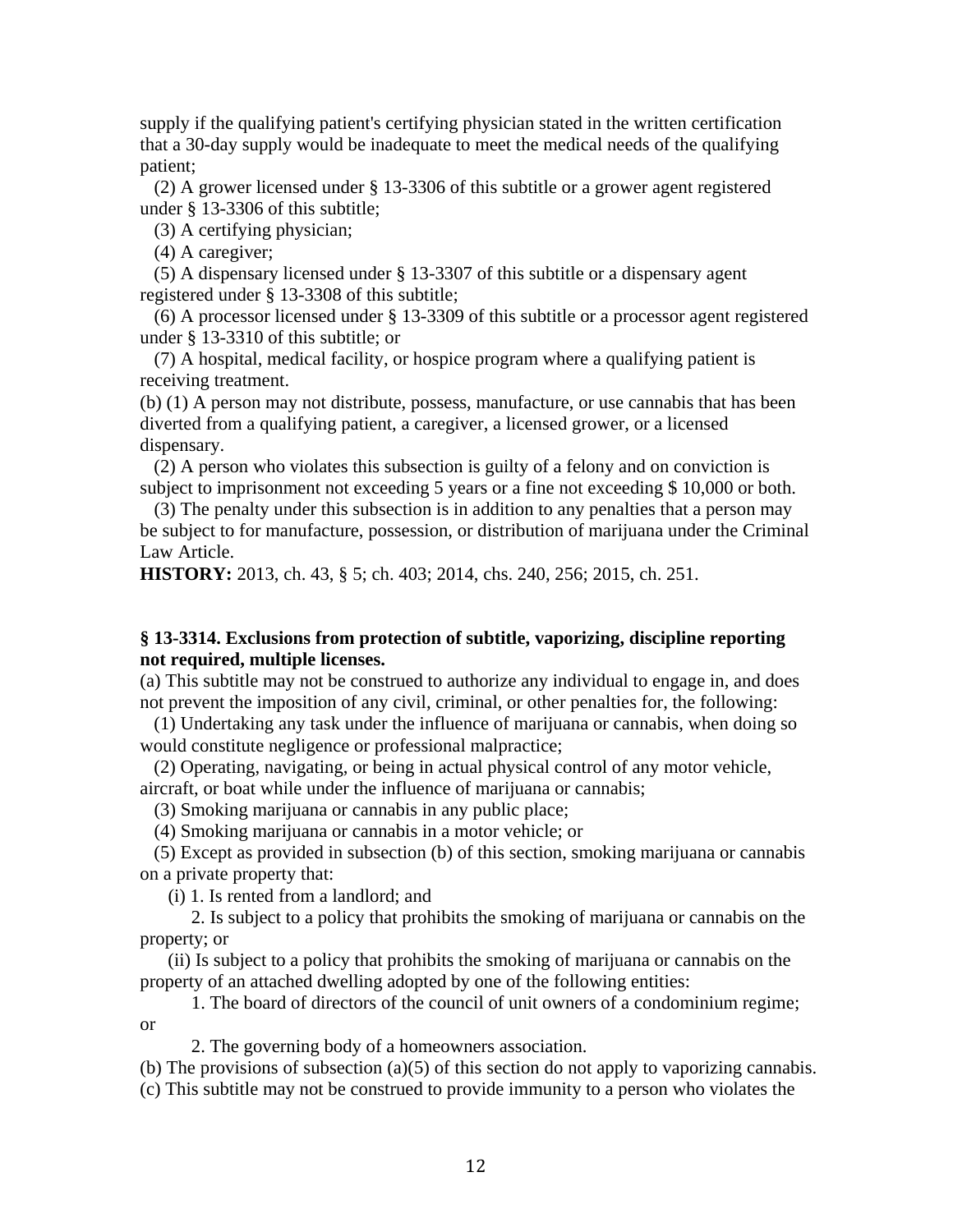provisions of this subtitle from criminal prosecution for a violation of any law prohibiting or regulating the use, possession, dispensing, distribution, or promotion of controlled dangerous substances, dangerous drugs, detrimental drugs, or harmful drugs, or any conspiracy or attempt to commit any of those offenses.

(d) This subtitle may not be construed to require a hospital, medical facility, or hospice program to report to the Commission any disciplinary action taken by the hospital, medical facility, or hospice program against a certifying physician, including the revocation of privileges, after the registration of the certifying physician by the Commission.

(e) This subtitle may not be construed to prohibit a person from being concurrently licensed by the Commission as a grower, a dispensary, or a processor. **HISTORY:** 2013, ch. 403; 2014, chs. 240, 256; 2015, ch. 251.

### **§ 13-3315. Federal investigations or prosecutions, counsel fees, suspension of program.**

(a) Notwithstanding § 12-315 of the State Government Article, a State employee who incurs counsel fees in connection with a federal criminal investigation or prosecution solely related to the employee's good faith discharge of public responsibilities under this subtitle is eligible for reimbursement of counsel fees as authorized by § 12-314 of the State Government Article.

(b) The Governor may suspend implementation of this subtitle on making a determination that there is a reasonable chance of federal prosecution of State employees for involvement with implementation of this subtitle.

**HISTORY:** 2013, ch. 403; 2014, chs. 240, 256.

## **§ 13-3316. Regulations.**

On or before September 15, 2014, the Commission shall adopt regulations to implement the provisions of this subtitle.

**HISTORY:** 2014, chs. 240, 256.

# # #

Additional provisions follow: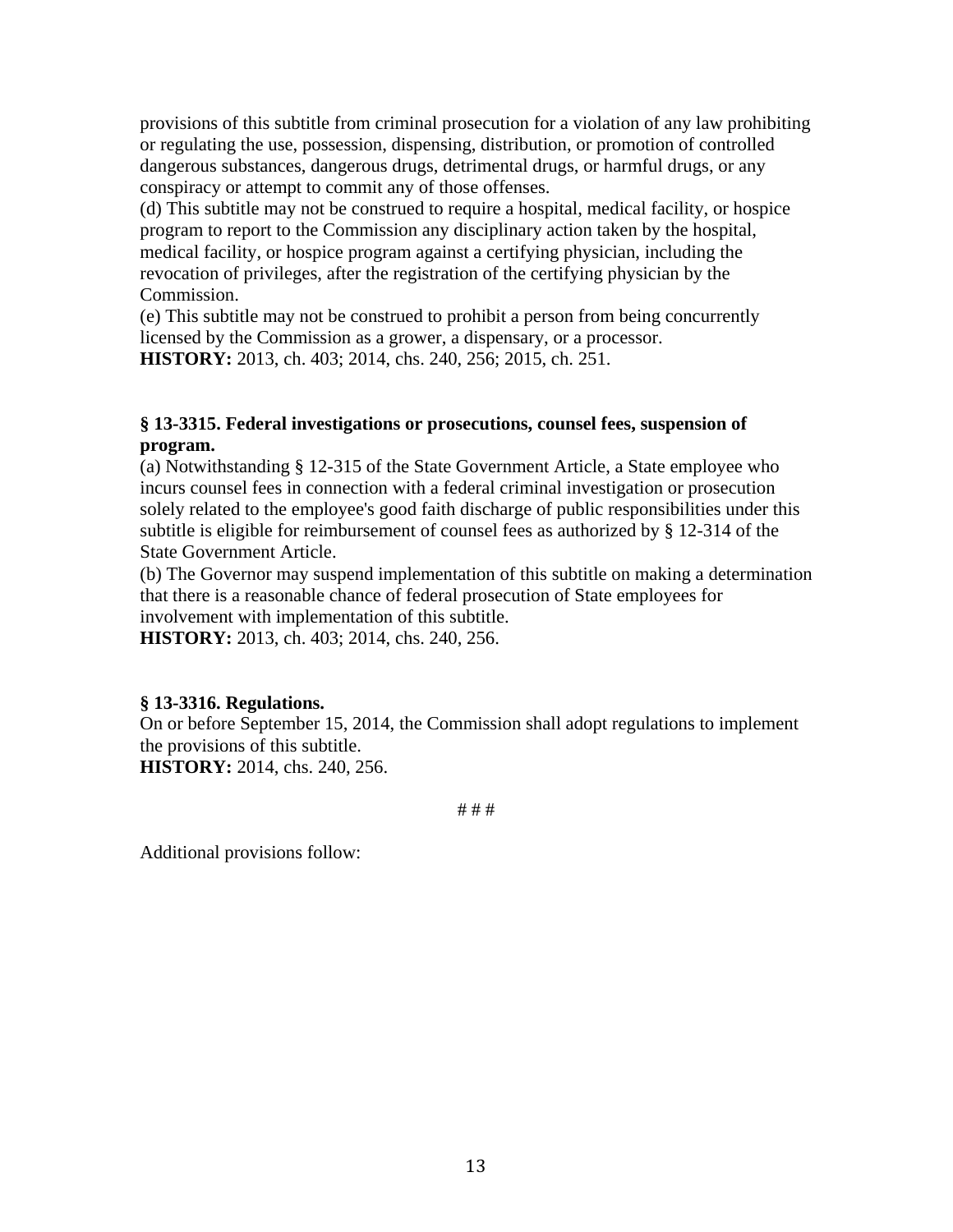### **ADDENDUM 1.**

### **Additional provisions of Chapter 403 of 2013 (H.B. 1101) applicable to the Commission:**

From Section 1:

### **Article – State Finance and Procurement**

**§** 6–226. (a) (2) (i) Notwithstanding any other provision of law, and unless inconsistent with a federal law, grant agreement, or other federal requirement or with the terms of a gift or settlement agreement, net interest on all State money allocated by the State Treasurer under this section to special funds or accounts, and otherwise entitled to receive interest earnings, as accounted for by the Comptroller, shall accrue to the General Fund of the State.

 (ii) The provisions of subparagraph (i) of this paragraph do not apply to the following funds:

69. the Maryland Legal Services Corporation Fund;

70. Mortgage Loan Servicing Practices Settlement Fund**;** and

71. Natalie M. Laprade Medical Marijuana Commission Fund.

SECTION 2. AND BE IT FURTHER ENACTED, That the terms of the initial members of the Medical Marijuana Commission, established under Section 1 of this Act, shall expire as follows:

- (1) four in 2015;
- (2) four in 2016; and
- (3) four in 2017.

SECTION 3. AND BE IT FURTHER ENACTED, That during fiscal year 2014, the Commission shall develop policies, procedures, regulations, and guidelines for implementation of this Act, including:

- (a) the request for proposals;
- (b) the application review process;
- (c) the application renewal process;
- (d) the inspection process;
- (e) data requirements for participating programs;
- (f) the annual report format; and

(g) the Commission's requirements for licensing, including security and the product– tracking system.

SECTION 4. AND BE IT FURTHER ENACTED, That on or before December 1, 2013, the Commission shall report to the Governor and, in accordance with § 2–1246 of the State Government Article, the General Assembly, on sources of funding for the implementation of the provisions of Section 1 of this Act and suggested fees to support the implementation of this Act beginning July 1, 2014.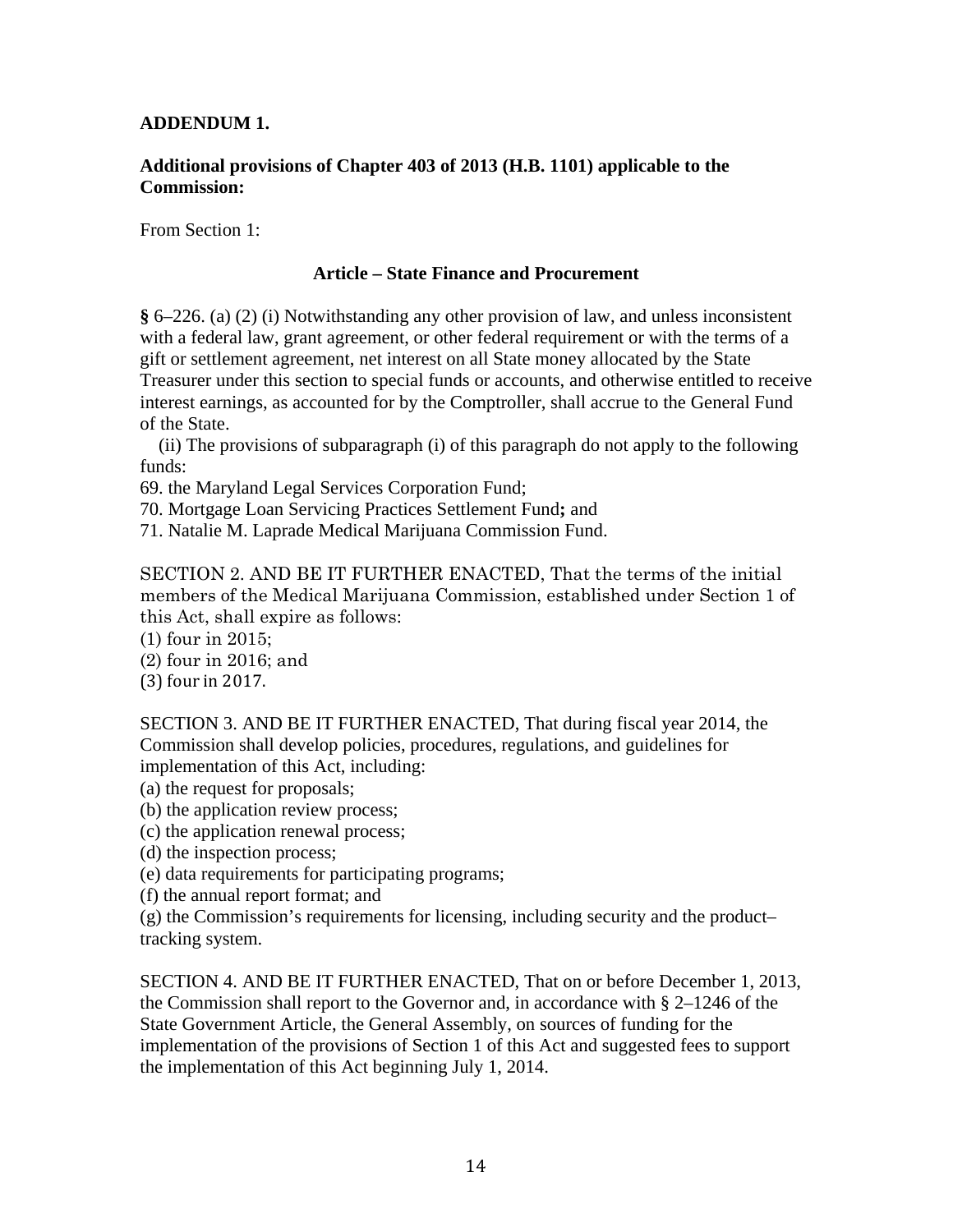SECTION 5. AND BE IT FURTHER ENACTED, That this Act [Chapter 403 of 2013 (H.B. 1101)] shall take effect October 1, 2013.

Approved by the Governor, May 2, 2013.

\* \* \*

### **Additional provisions of Chapter 256 of 2014 (S.B. 923) applicable to the Commission:**

SECTION 2. AND BE IT FURTHER ENACTED, That, on or before December 1 of any year in which the results of the Maryland Youth Behavior Survey are published, the Natalie M. LaPrade Medical Marijuana Commission shall report to the Senate Judicial Proceedings Committee, the Senate Education, Health and Environmental Affairs Committee, the House Judiciary Committee, and the House Health and Government Operations Committee, in accordance with § 2-1246 of the State Government Article, on any change in marijuana use by minors in Maryland.

SECTION 3. AND BE IT FURTHER ENACTED, That the Natalie M. LaPrade Medical Marijuana Commission shall study and report its recommendations, in accordance with § 2-1246 of the State Government Article, to the General Assembly on how to provide access to medical marijuana to veterans who are receiving treatment at a medical facility operating under the auspices of the United States Veterans Health Administration, the United States Department of Veterans Affairs, the Maryland Department of Veterans Affairs, or any other facility in the State certified by the United States Department of Veterans Affairs Medical Center.

SECTION 4. AND BE IT FURTHER ENACTED, That, on or before December 1, 2015, the Natalie M. LaPrade Medical Marijuana Commission shall report to the General Assembly, in accordance with § 2-1246 of the State Government Article, on the level of competition in the market for medical marijuana and:

 (1) whether the supply of medical marijuana exceeds the demand, and, if so, whether the oversupply has caused the diversion of medical marijuana to persons not authorized by law to possess it; or

 (2) whether the demand exceeds the supply, and, if so, whether additional medical marijuana grower licenses are necessary to meet the demand for medical marijuana by qualifying patients and caregivers issued identification cards under Title 13, Subtitle 33 of Health – General Article in an affordable, accessible, secure, and efficient manner.

### SECTION 5. AND BE IT FURTHER ENACTED, That:

 (a) The Natalie M. LaPrade Medical Marijuana Commission, in consultation with the Comptroller, shall study the taxation of medical marijuana and the impact that medical marijuana laws have had on banking and financial transactions in other states that have implemented medical marijuana laws.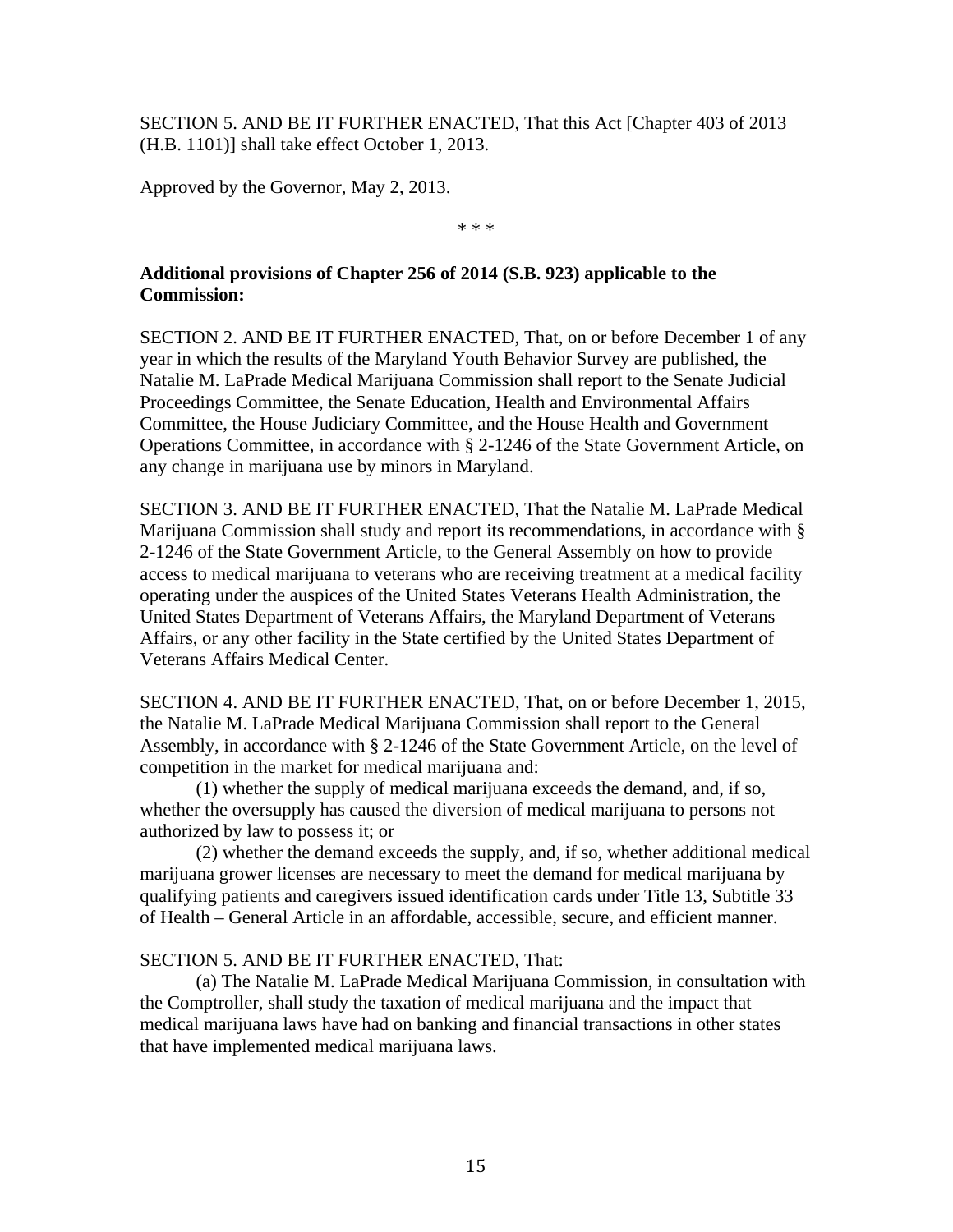(b) The study required under subsection (a) of this section shall include an examination of federal laws and policies related to the taxation of medical marijuana and banking and financial transactions affected by medical marijuana laws.

 (c) On or before December 1, 2014, the Commission shall report its findings and recommendations to the General Assembly, in accordance with § 2-1246 of the State Government Article, regarding taxation of medical marijuana in this State and the impact of medical marijuana laws on banking and finance transactions.

SECTION 6. AND BE IT FURTHER ENACTED, That this Act [Chapter 256 of 2014 (S.B. 923)] shall take effect June 1, 2014.

Approved by the Governor, April 14, 2014.

\* \* \*

### **Additional provision of Chapter 251 of 2015 (H.B. 490) applicable to the Commission:**

SECTION 2. AND BE IT FURTHER ENACTED, That this Act [Chapter 251 of 2015 (H.B. 490)] is an emergency measure, is necessary for the immediate preservation of the public health and safety, has been passed by a yea and nay vote supported by three-fifths of all members elected to each of the two Houses of the General Assembly, and shall take effect from the date it is enacted.

Approved by the Governor, May 12, 2015.

# # #

### **ADDENDUM 2.**

### **CRIMINAL LAW TITLE 5. CONTROLLED DANGEROUS SUBSTANCES, PRESCRIPTIONS, AND OTHER SUBSTANCES SUBTITLE 6. CRIMES INVOLVING CONTROLLED DANGEROUS SUBSTANCES AND PARAPHERNALIA PART I. PRIMARY CRIMES**

§ 5-601. Possessing or administering controlled dangerous substance.

(a) Except as otherwise provided in this title, a person may not:

 (1) possess or administer to another a controlled dangerous substance, unless obtained directly or by prescription or order from an authorized provider acting in the course of professional practice; or

(2) obtain or attempt to obtain a controlled dangerous substance, or procure or attempt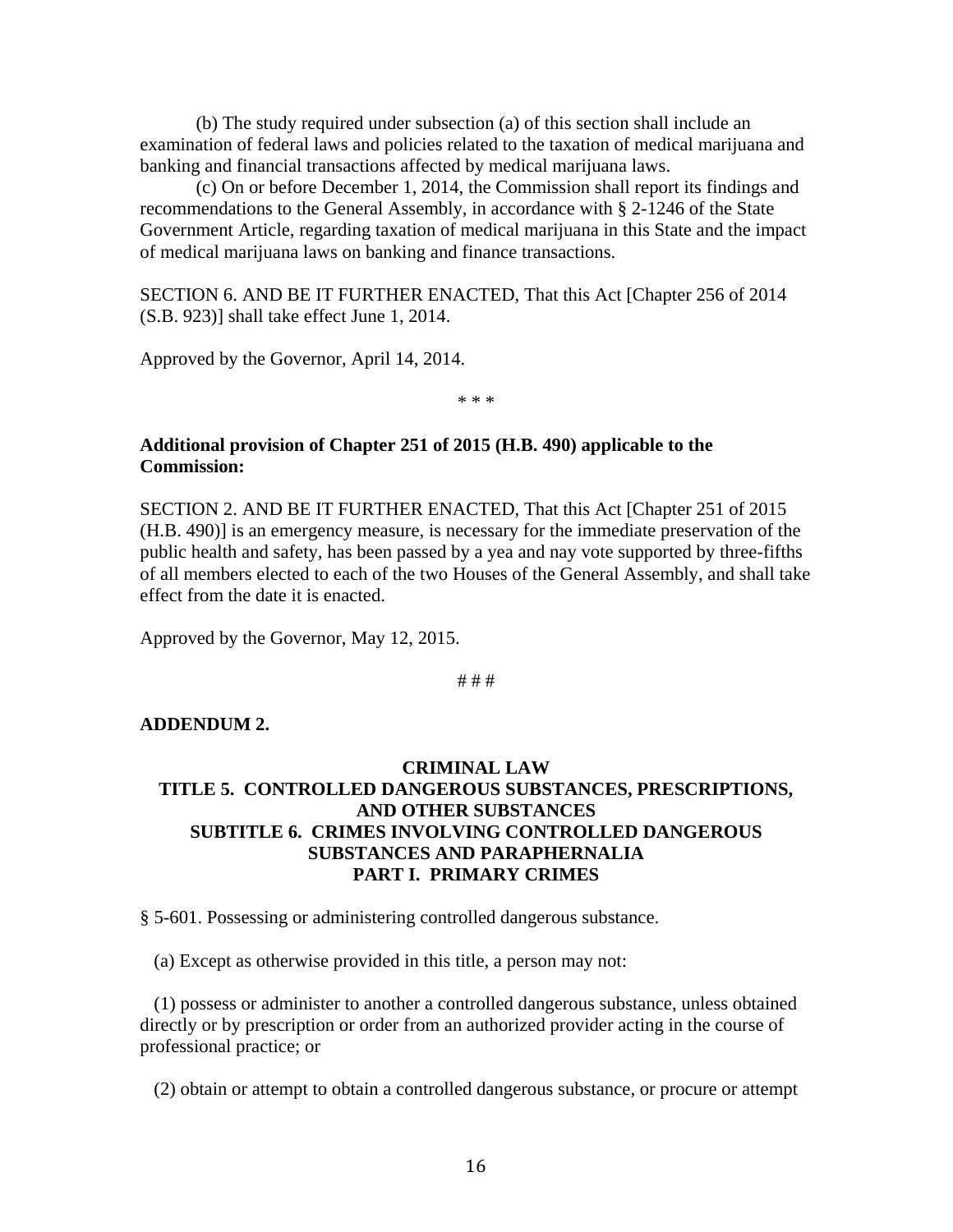to procure the administration of a controlled dangerous substance by:

(i) fraud, deceit, misrepresentation, or subterfuge;

(ii) the counterfeiting or alteration of a prescription or a written order;

(iii) the concealment of a material fact;

(iv) the use of a false name or address;

 (v) falsely assuming the title of or representing to be a manufacturer, distributor, or authorized provider; or

(vi) making, issuing, or presenting a false or counterfeit prescription or written order.

(b) Information that is communicated to a physician in an effort to obtain a controlled dangerous substance in violation of this section is not a privileged communication.

(c) (1) Except as provided in paragraphs (2) and (3) of this subsection, a person who violates this section is guilty of a misdemeanor and on conviction is subject to imprisonment not exceeding 4 years or a fine not exceeding \$ 25,000 or both.

 (2) (i) Except as provided in subparagraph (ii) of this paragraph, a person whose violation of this section involves the use or possession of marijuana is subject to imprisonment not exceeding 1 year or a fine not exceeding \$ 1,000 or both.

 (ii) 1. A first violation of this section involving the use or possession of less than 10 grams of marijuana is a civil offense punishable by a fine not exceeding \$ 100.

 2. A second violation of this section involving the use or possession of less than 10 grams of marijuana is a civil offense punishable by a fine not exceeding \$ 250.

 3. A third or subsequent violation of this section involving the use or possession of less than 10 grams of marijuana is a civil offense punishable by a fine not exceeding \$ 500.

 4. A. In addition to a fine, a court shall order a person under the age of 21 years who commits a violation punishable under subsubparagraph 1, 2, or 3 of this subparagraph to attend a drug education program approved by the Department of Health and Mental Hygiene, refer the person to an assessment for substance abuse disorder, and refer the person to substance abuse treatment, if necessary.

 B. In addition to a fine, a court shall order a person at least 21 years old who commits a violation punishable under subsubparagraph 3 of this subparagraph to attend a drug education program approved by the Department of Health and Mental Hygiene, refer the person to an assessment for substance abuse disorder, and refer the person to substance abuse treatment, if necessary.

(3) (i) 1. In this paragraph the following words have the meanings indicated.

 2. "Bona fide physician-patient relationship" means a relationship in which the physician has ongoing responsibility for the assessment, care, and treatment of a patient's medical condition.

3. "Caregiver" means an individual designated by a patient with a debilitating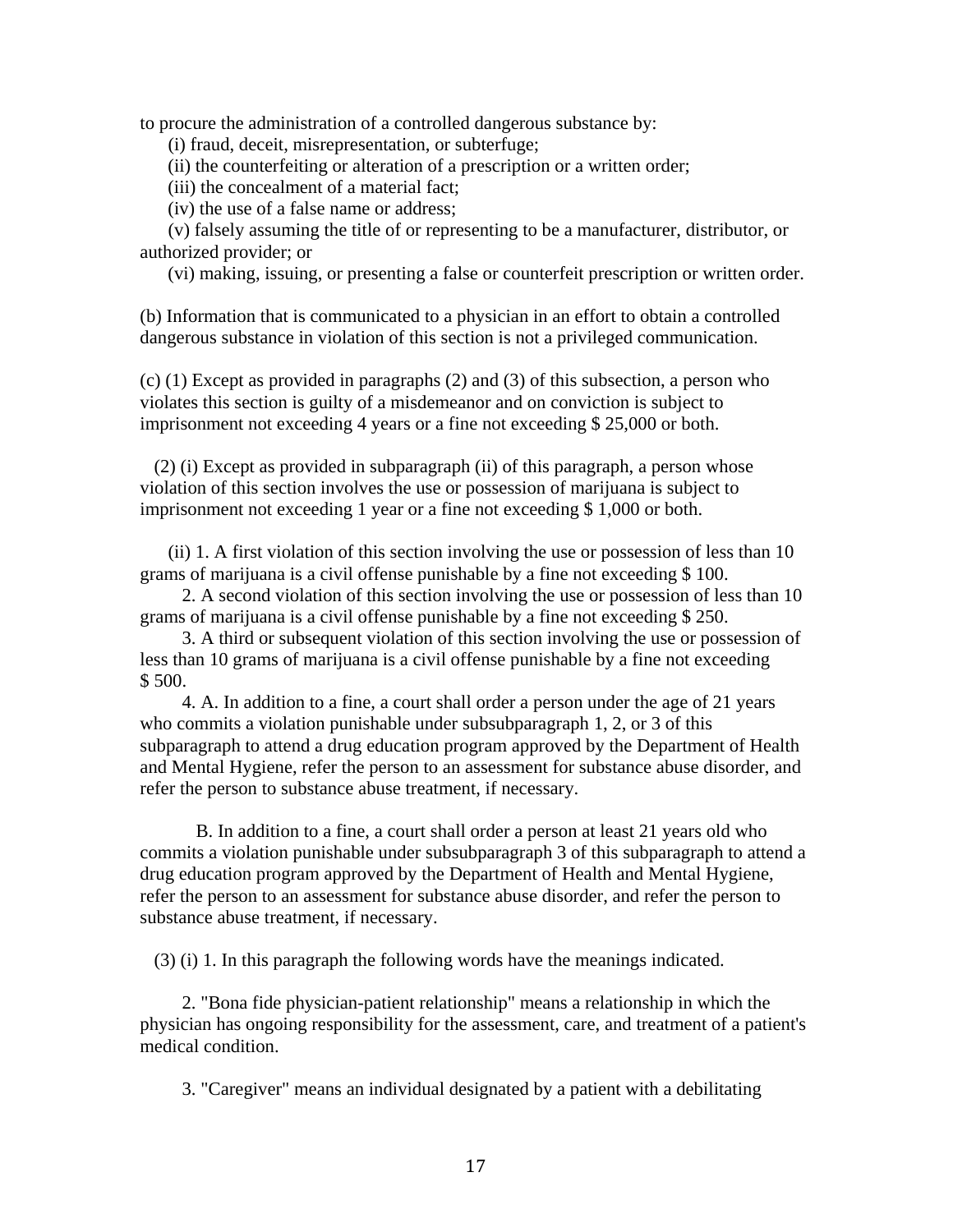medical condition to provide physical or medical assistance to the patient, including assisting with the medical use of marijuana, who:

A. is a resident of the State;

B. is at least 21 years old;

C. is an immediate family member, a spouse, or a domestic partner of the patient;

 D. has not been convicted of a crime of violence as defined in § 14-101 of this article;

 E. has not been convicted of a violation of a State or federal controlled dangerous substances law;

F. has not been convicted of a crime of moral turpitude;

 G. has been designated as caregiver by the patient in writing that has been placed in the patient's medical record prior to arrest;

H. is the only individual designated by the patient to serve as caregiver; and

I. is not serving as caregiver for any other patient.

 4. "Debilitating medical condition" means a chronic or debilitating disease or medical condition or the treatment of a chronic or debilitating disease or medical condition that produces one or more of the following, as documented by a physician with whom the patient has a bona fide physician-patient relationship:

A. cachexia or wasting syndrome;

B. severe or chronic pain;

C. severe nausea;

D. seizures;

E. severe and persistent muscle spasms; or

F. any other condition that is severe and resistant to conventional medicine.

 (ii) 1. In a prosecution for the use or possession of marijuana, the defendant may introduce and the court shall consider as a mitigating factor any evidence of medical necessity.

 2. Notwithstanding paragraph (2) of this subsection, if the court finds that the person used or possessed marijuana because of medical necessity, the court shall dismiss the charge.

 (iii) 1. In a prosecution for the use or possession of marijuana under this section, it is an affirmative defense that the defendant used or possessed marijuana because:

 A. the defendant has a debilitating medical condition that has been diagnosed by a physician with whom the defendant has a bona fide physician-patient relationship;

 B. the debilitating medical condition is severe and resistant to conventional medicine; and

 C. marijuana is likely to provide the defendant with therapeutic or palliative relief from the debilitating medical condition.

 2. A. In a prosecution for the possession of marijuana under this section, it is an affirmative defense that the defendant possessed marijuana because the marijuana was intended for medical use by an individual with a debilitating medical condition for whom the defendant is a caregiver.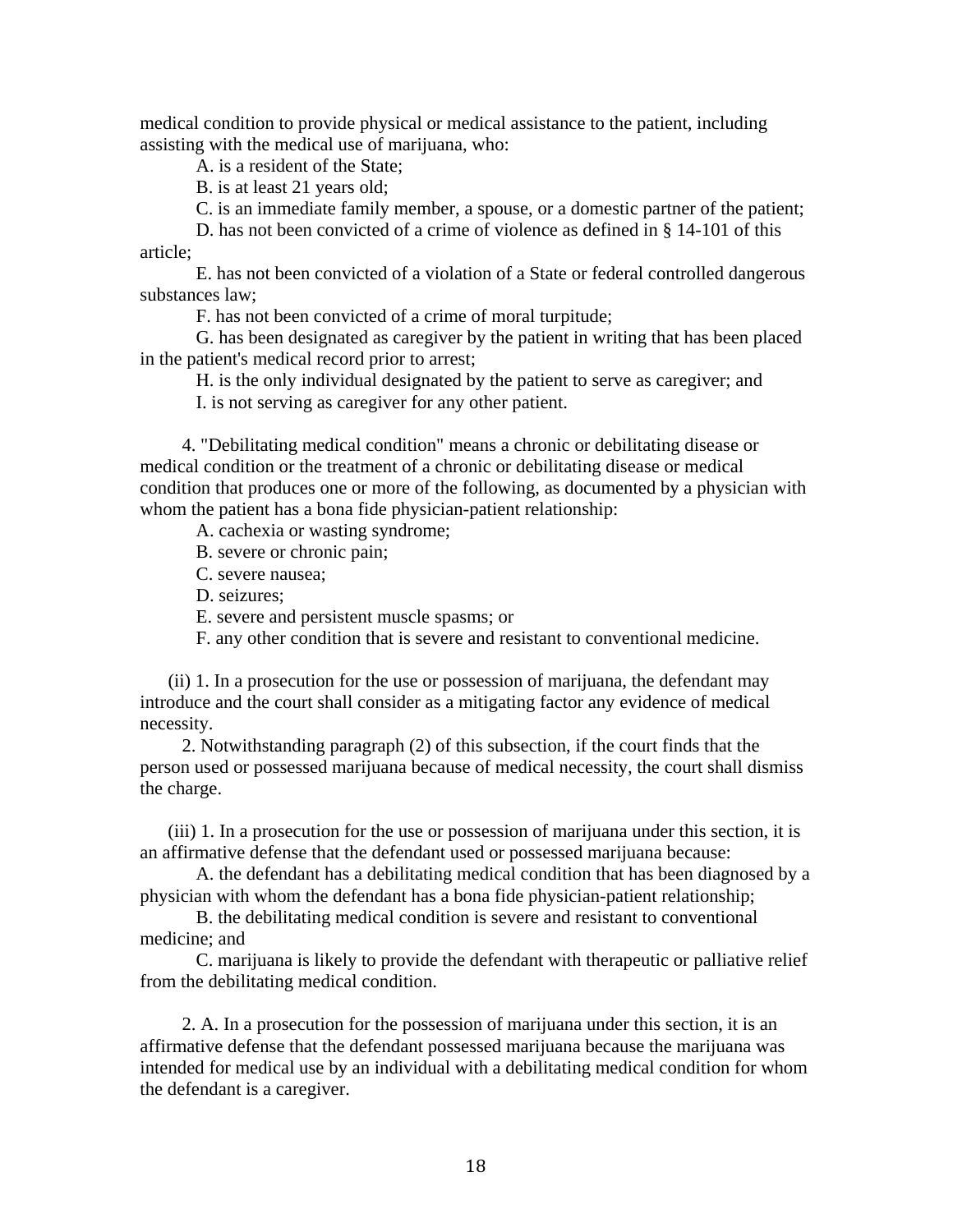B. A defendant may not assert the affirmative defense under this subsubparagraph unless the defendant notifies the State's Attorney of the defendant's intention to assert the affirmative defense and provides the State's Attorney with all documentation in support of the affirmative defense in accordance with the rules of discovery provided in Maryland Rules 4-262 and 4-263.

 3. An affirmative defense under this subparagraph may not be used if the defendant was:

 A. using marijuana in a public place or assisting the individual for whom the defendant is a caregiver in using the marijuana in a public place; or

B. in possession of more than 1 ounce of marijuana.

(d) The provisions of subsection  $(c)(2)(ii)$  of this section making the possession of marijuana a civil offense may not be construed to affect the laws relating to:

 (1) operating a vehicle or vessel while under the influence of or while impaired by a controlled dangerous substance; or

(2) seizure and forfeiture.

HISTORY: An. Code 1957, art. 27, § 287(a), (b), (e); 2002, ch. 26, § 2; 2003, ch. 21, § 1; ch. 442; 2011, ch. 215; 2012, chs. 193, 194; 2013, chs. 61, 62; 2014, ch. 158; 2015, ch. 351.

#### **PART III. RELATED AND DERIVATIVE CRIMES**

#### CRIMINAL LAW

§ 5-620. Controlled paraphernalia.

(a) Unless authorized under this title, a person may not:

(1) obtain or attempt to obtain controlled paraphernalia by:

(i) fraud, deceit, misrepresentation, or subterfuge;

(ii) counterfeiting a prescription or a written order;

(iii) concealing a material fact or the use of a false name or address;

 (iv) falsely assuming the title of or representing to be a manufacturer, distributor, r authorized provider; or

(v) making or issuing a false or counterfeit prescription or written order; or

 (2) possess or distribute controlled paraphernalia under circumstances which reasonably indicate an intention to use the controlled paraphernalia for purposes of illegally administering a controlled dangerous substance.

(b) Evidence of circumstances that reasonably indicate an intent to use controlled paraphernalia to manufacture, administer, distribute, or dispense a controlled dangerous substance unlawfully include the close proximity of the controlled paraphernalia to an adulterant, diluent, or equipment commonly used to illegally manufacture, administer, distribute, or dispense controlled dangerous substances, including:

(1) a scale;